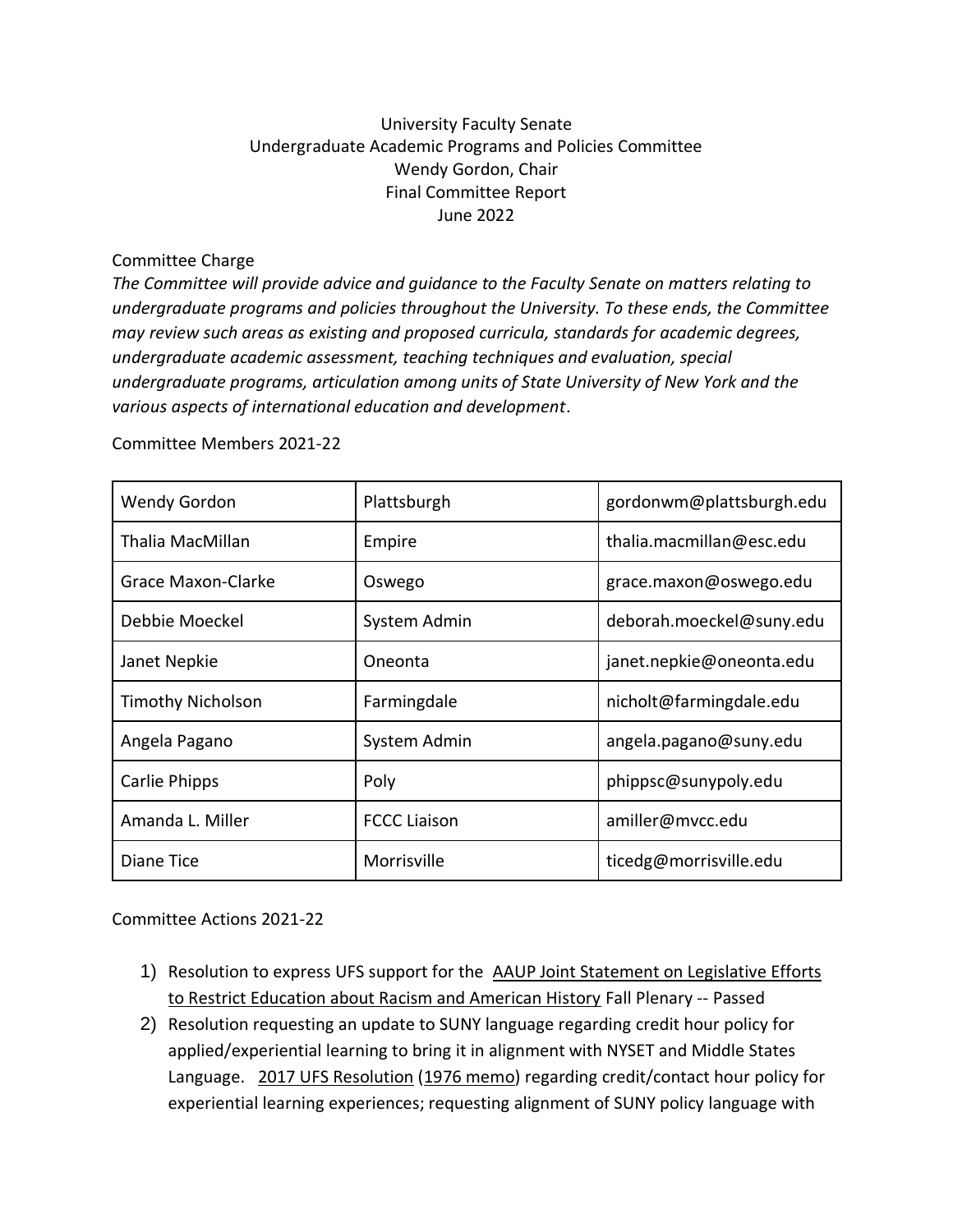NYSED and Middle States language. Fall Plenary -- Passed <https://www2.ed.gov/about/offices/list/ous/international/usnei/us/credits.doc>

- 3) Response to (questions about) Implementation Guide for SUNY Framework for General Education (implementation versus framework questions) - due date OCT 22 - COMMENT SUBMITTED 9/26/21
- 4) Moving forward with Survey information regarding governance and online courses, including pursuing the status of "Subject Matter Experts" and course ownership. Report plans/progress November.
	- Survey data collected not terribly useful. Work toward a recommendation to clarify the role of Subject Matter Experts in course creation; focused on the responsibility of faculty to oversee content and quality of curriculum.
- 5) Updated Internship Guide for Covid era. Sections of documents sent to General Counsel in January; no response yet. Subcommittee will continue refining the document to distribute at Spring Plenary. No expectation that Counsel will find items of concern.
- 6) Prepare user-friendly connection to resources for online instruction push to teaching/pedagogical support offices.
	- Conversation on this issue is progressing, becoming a discussion of the rapid adaptation and changes seen as a result of the pandemic. Exploring "resilient pedagogy"

1 - implement regular reminders from UAPPC with links to resources (via Communications Committee)

2 - Idea for Fall Plenary: "Pandemic retrospective in Curriculum and Pedagogy" either a session of Senate or theme of whole plenary.

> -- do new priorities for students/Admissions/Recruitment such as flexibility of mode get suitable communication and support in classrooms?

-- what are the ramifications of flexibility (e.g. due dates, attendance, assignments, etc.)

3 - FACT2/Keith may be resources for this

Discussion of 'deliverables' from this project for Fall Plenary.

- 1) Google Doc (? or other format) prior to plenary to gather recollections, experiences; sensitivity to different experiences from different sectors, particularly Health Sciences
- 2) Speaking/listening session(s) in small groups, discussing and sharing experiences, building connections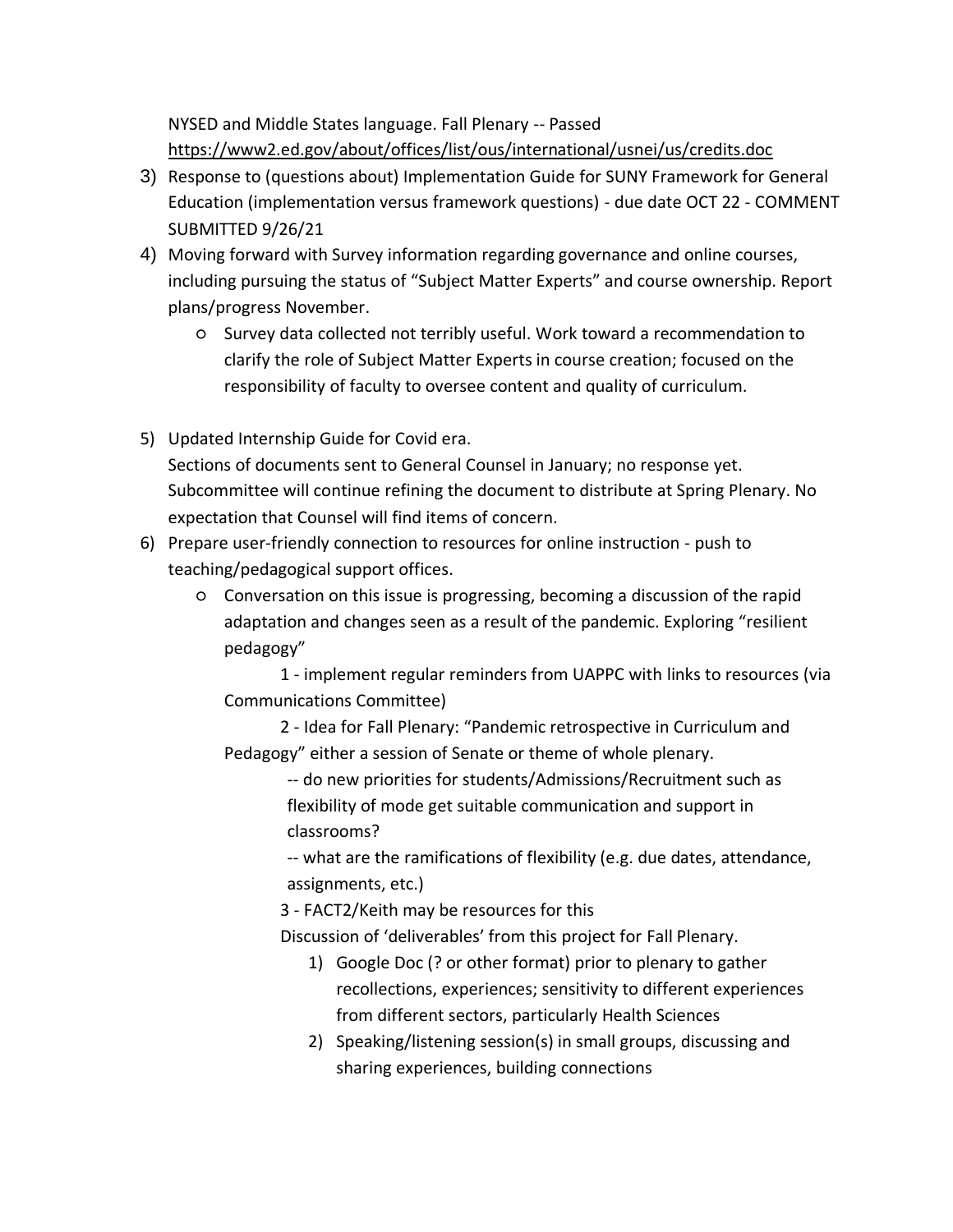- 3) Looking Forward session extracting value from pandemic experience and identifying needs for the future (from administration/system)
- 7) Examine and make a recommendation regarding Credit hour/contact hour requirements in online course modality; how much online course time is equivalent to a credit hour? Also possibly consider the distribution of credit/ contact hours in courses with labs. COMPLETED.
- 8) Explore policy, campus-level variations, and make recommendations (white paper[s]) regarding:
	- Calendar flexibility including part-of-term courses and/or variable start dates
		- i) Nothing prevents campuses from scheduling however they like, provided the hours requirement is met.
		- ii) COMPLETED
	- Microcredentials document the strengths/benefits and weaknesses of it
		- i) Work is ongoing
			- (1) Will include:
				- (a) specific points where guidance from SUNY would be useful
				- (b) SUNY Policy
				- (c) Campus practices
				- (d) Point of credentials, function in relationship to other programs (minors)
				- (e) Question of discipline appropriateness (better for tech fields, less for Humanities?)
	- Prior Learning Assessment (What is the outcome of this assessment)
		- i) Important question is how equitable access is to these opportunities.
		- ii) Begin drafting a white paper exploring this question.
		- iii) Continuing work on this report for Fall Plenary; draft report circulated to committee
- 9) Liberal Arts Designation: Drafting two documents: 1) guidance for campuses in what a course needs to do to be considered "Liberal Arts" under current NYSED policy; 2) Resolution requesting SUNY to request changes to NYSED policy regarding what they consider "Liberal Arts." Drafts of both documents to go through program reviewers. Draft Documents December
	- Need to team up with a voice or two from the Provost's office to craft preferred language for NYSED policy change